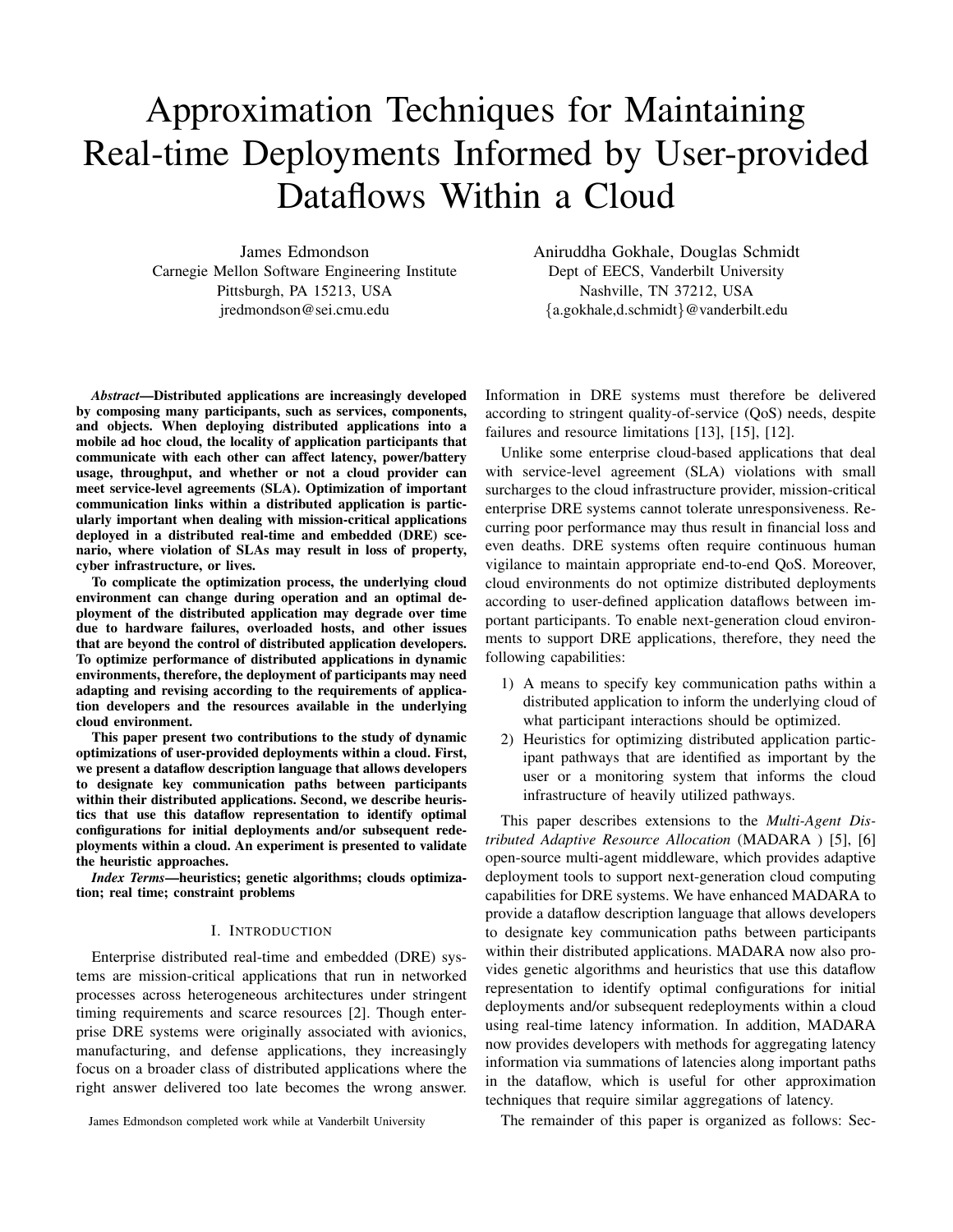tion II presents a search-and-rescue scenrio that motivates the need for the specification and heuristics added to MADARA; Section III describes the dataflow description specification and heuristics MADARA uses to minimize end-to-end latency in a DRE application dataflow within a cloud; Section IV analyzes the results of experiments that evaluate how well the MADARA guided genetic algorithms and heuristics approximate a user workflow; Section V compares MADARA with related work on approximation techniques; and Section VI presents concluding remarks.

## II. MOTIVATION SCENARIO

To motivate the need for MADARA, this section presents a scenario that occurs during a search-and-rescue mission where multiple government agencies utilize a cloud of remotecontrollable drones within a disaster area. Figure 1 shows this disaster recovery scenario, where remote-controllable drones have been deployed to search for survivors in an earthquakeravaged metropolitan area. The application dataflow shown

නි æ E

Fig. 1. Motivating Search-and-Rescue Application Scenario

in this figure shows segregated groups of remote-controlled drones in the search-and-rescue mission communicating via satellite with human controllers. Due to the destruction, human controllers of the drones are restricted to satellite connections and the bandwidth available over this limited network resource is sufficient for only a handful of dedicated sessions between humans and the drones searching for signs of life.

Human controllers can thus only maintain communication with a small subset of the drones, called *collector* drones. Each drone has onboard sensors that may allow it to detect radiation, record video, observe and report atmospheric anomalies, detect thermal signatures, and other useful functions, and regardless of which government agency leased time on the drone cloud, each of the automated participants aids in searching for survivors. Each drone is also equipped with a wireless access point that allows it to form/join ad hoc networks and transmit sensor readings, images, or other data.

With all secondary functions (*e.g.*, radioactivity detection) turned on, the drones will quickly run out of power. Moreover, the faster the drones power down, the less survivors that will be found and useful work accomplished. Data communication is a particularly expensive operation that quickly drains batteries. The closer two drones are to each other, however, the lower the latency and the less data resends required across the communication, which extends battery life.

An example application dataflow is shown in Figure 2. The data shown in this figure enables two radiation detectors and has two collector drones communicating with human controllers via satellite links. Each edge in an application dataflow shown in this figure is equally important, *i.e.*, no edge is more important than any other edge that is defined in the application dataflow. The absence of an edge means that the datapath is unimportant or at least that no attempt should be made to minimize latency along that datapath. We also assume that each edge is utilized equally (*i.e.*, no edge is monopolizing traffic unevenly), and this caveat helps us to simplify the optimization problem: *the best deployment will be the one that has the lowest total latency summed across all edges*.



Fig. 2. Application Dataflow Example

As drones move around the area, the optimal deployment of DRE applications that are running on the drones may become outdated. A redeployment of the DRE application may therefore be necessary to ensure these collector drones are in range of their group within the dataflow. This redeployment time is pure overhead and the associated computation time competes with the CPU and memory resources that the human controller needs to view important data, as well as draining precious battery life. If the drones remain computation-bound for too long and lock out their controllers from viewing information or issuing commands, survivors may be missed, drones may crash into buildings or other obstacles, and lives and resources may be lost. For these reasons, the time required for calculating the redeployment should be minimized—preferably a handful of seconds or less.

This motivating scenario consequently requires three main things:

1) An effective way to describe the application dataflow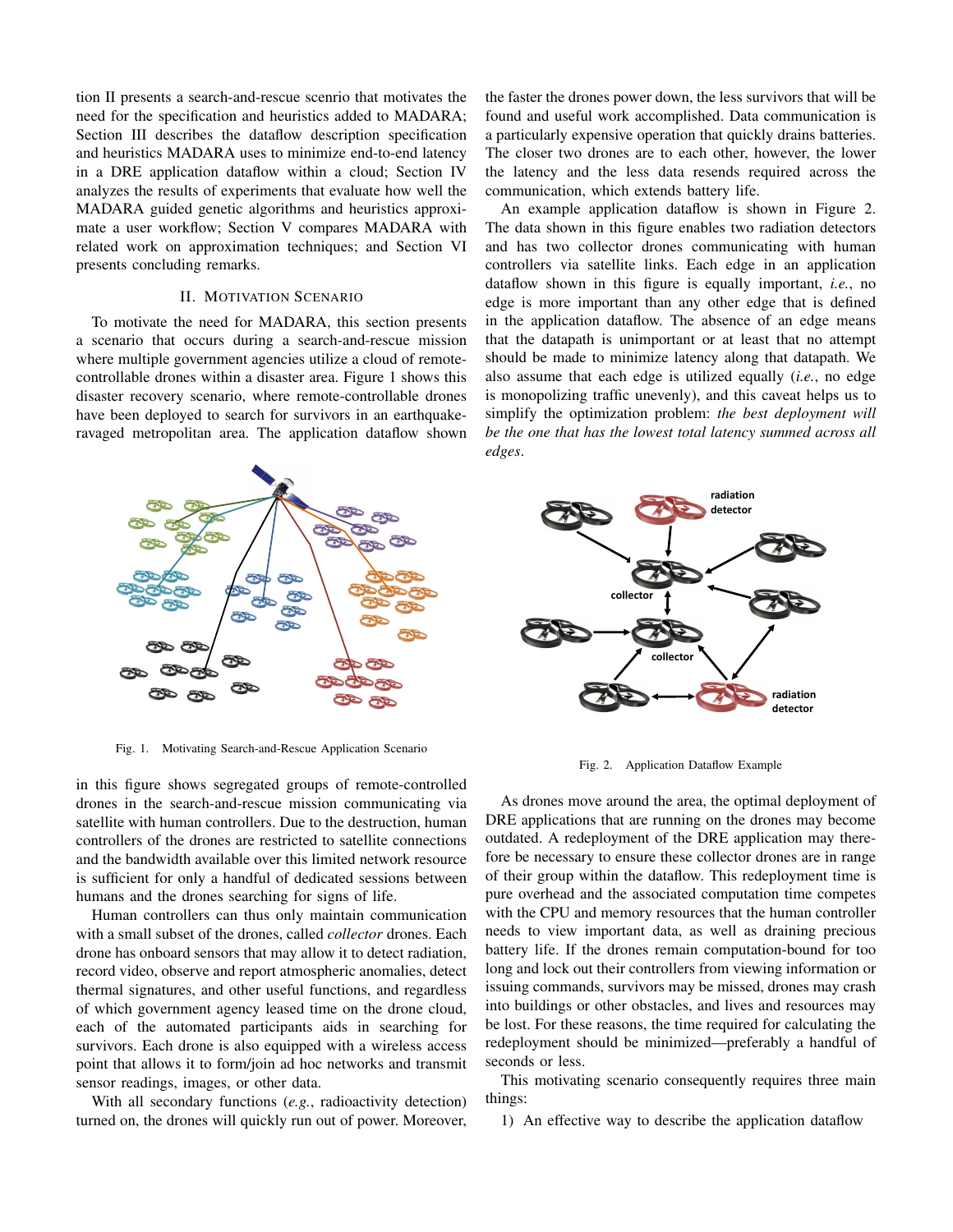#### TABLE I DATAFLOW DESCRIPTION FOR MOTIVATING DRE APPLICATION

| 0          | $\rightarrow$ | [0, size/4)           |
|------------|---------------|-----------------------|
| size/4     | $\rightarrow$ | [size/4, size/2)      |
| size/2     | $\rightarrow$ | [size/2, $3*size/4$ ] |
| $3*size/4$ | $\rightarrow$ | $[3*size/4, size)$    |

- 2) Algorithms to efficiently calculate the optimal secondary activity according to an arbitrary application dataflow that may not reflect the Area Coverage Problem [1], [14], [7], which is commonly solved with sensor networks.
- 3) A noticable improvement in network latency along the edges of the application dataflow after using one of the algorithms

## III. APPROXIMATION TECHNIQUES IN MADARA

This section describes genetic algorithms and heuristics provided by MADARA to approximate an optimal enterprise DRE application deployment under different constraints. We developed multiple solutions due to memory limitations imposed by different contexts where the solutions are deployed. These solutions are complementary and can be chained together to produce seeds and candidates for other genetic algorithms or heuristics. These heuristics can also be run on all hosts in the cloud or on specific hosts, such as collector drones or a master  $host.<sup>1</sup>$ 

# *A. Defining the Dataflow and Identifying Degrees*

MADARA optimizes DRE application dataflows from a graph perspective. In particular, it encodes a user-defined deployment dataflow into a graph and use degree information to inform our approximation process. The degree of a node in a graph is the number of connections incident on the node, *i.e.*, it is essentially a connectivity metric. This concept of degree is derived from graph algorithms, as well as distributed and parallel computing.

The degree of a graph is relevant to MADARA because it seeks solutions that minimize the latency or improve the overall utility of the connections between nodes in a DRE application dataflow. The node with the highest degree has the most impact on this overall metric. It is therefore often a major bottleneck in DRE applications.

To show how a degree is imparted from an application dataflow, Table I depicts an actual dataflow description file for our motivating application in Section II, which consists four collector drones, each gathering messages from a quarter of the drone population. The MADARA dataflow description language provides a mapping of directed edges and is ideal for specifying large ranges of values, which maps well to cloud environments. The simplest dataflow description involves a source mapped to a range of destination participants, which are processing elements capable of executing a component or service of a distributed application.

For instance, participant 0 in the first line of Table I has important edges from itself to participant 0 to size / 4, where '[' denotes inclusiveness and ')' denotes non-inclusiveness. Instead of a single participant id, the source participant in the dataflow description language can be a range of IDs, *e.g.*, [0, size/4]  $\rightarrow$  [0, size/4) indicates that important edges exist between each participant in one-fourth of the available participants in the cloud. The number of participants available per host can be potentially infinite, but for DRE systems it should ideally map to the number of processors available or less if threads of execution should be available for certain system threads at all times.

From the dataflow description in Table I, we can make the following observations. There are four special drones, and each are servicing a large portion of the underlying drone network. If the size is set to 12, the logical drone 0 is servicing drones 0-2. Drone 3 services 3-6, drone 6 takes care of 6-8, and drone 9 handles information to and from 9-11. This MADARA deployment specification interface addresses requirement 1 of the motivating DRE application in Section I by providing users a flexible mechanism for specifying a deployment dataflow in a DRE system.

Figure 3 visualizes what a degree in a graph is by labeling the high degree nodes in a user-provided DRE application dataflow. The node with a degree of seven has seven directional



Fig. 3. Degrees in a User-provided DRE Application Dataflow

edges coming in or out of the node. A degree with three signifies that the node has a connectivity of three. Though this paper focuses on using degree information for the motivating DRE application in Section I, our solution techniques are relevant to approximating component placement, optimal resource monitoring, routing, and other problems involving connected graphs.

#### *B. Degree-based Heuristics in MADARA*

Two heuristics are discussed below, each targeting a different context of the motivating DRE application. The *Comparison-based Iteration by Degree* (CID) Heuristic (shown in Algorithm 1) is useful for seeding genetic algorithms when the drone has enough memory to hold latency

<sup>&</sup>lt;sup>1</sup>This paper does not specify how cloud hosts agree on a redeployment and assume a distributed voting protocol is used to determine redeployment thresholds (which is how we implement redeployment agreement in MADARA.)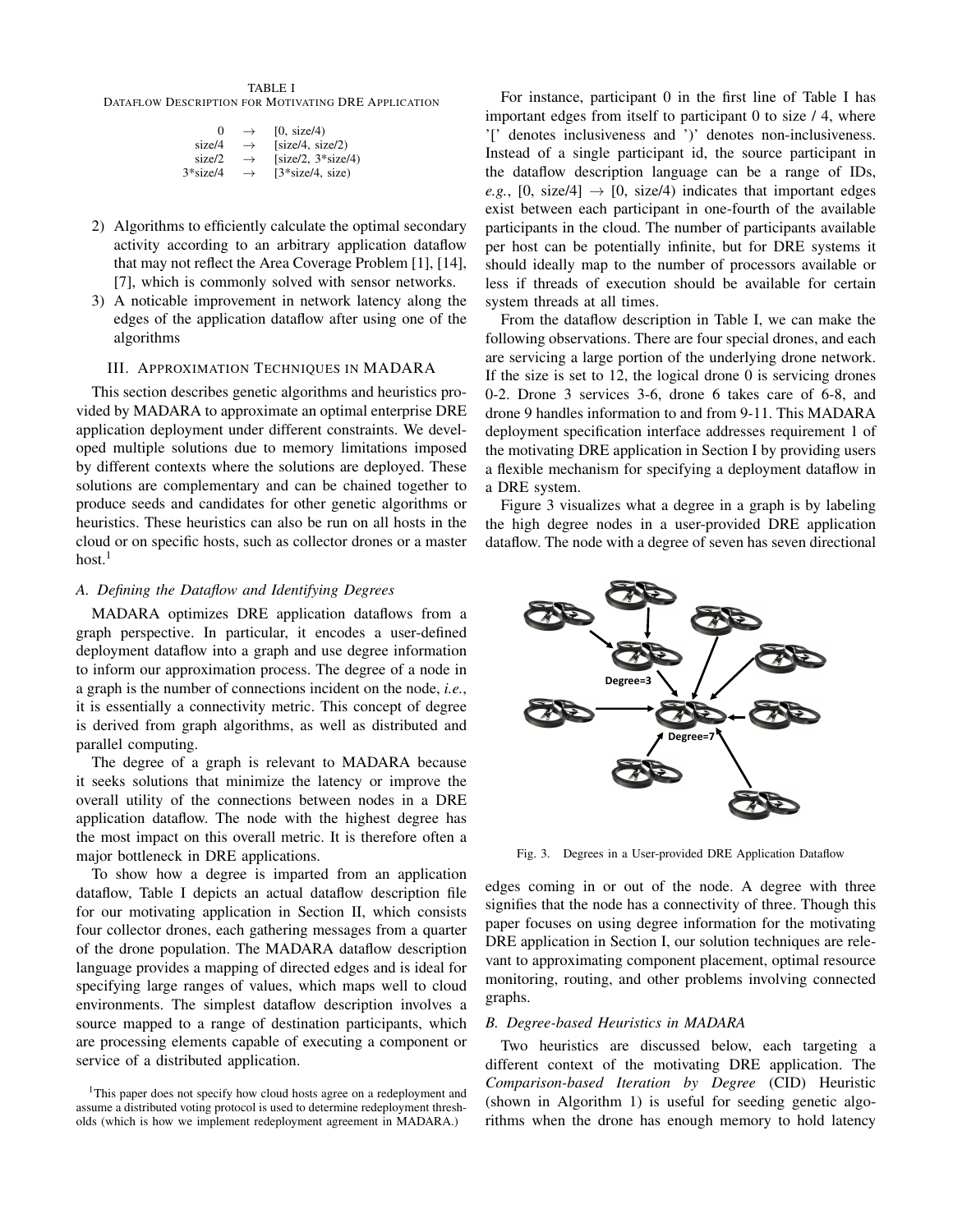information of all other drones  $(O(N^2))$  space requirement), which can become hundreds of megabytes when thousands of drones or processes are involved.

| <b>Algorithm 1 CID Heuristic</b> |                                                                               |  |  |  |
|----------------------------------|-------------------------------------------------------------------------------|--|--|--|
|                                  | 1: for all node $\in$ dataflow do                                             |  |  |  |
| 2:                               | if degree (node) $> 0$ then                                                   |  |  |  |
|                                  | solution[node] $\leftarrow$<br>best candidate<br>(utili-<br>3:                |  |  |  |
|                                  | ties[degree(node)]                                                            |  |  |  |
| 4:                               | end if                                                                        |  |  |  |
|                                  | $5:$ end for                                                                  |  |  |  |
|                                  | 6: for all node $\in$ DRE application dataflow do                             |  |  |  |
| 7:                               | if degree (node) $> 0$ then                                                   |  |  |  |
| 8:                               | for neighbor $\in$ connections (dataflow, node) $\wedge$ neigh-               |  |  |  |
|                                  | bor $\notin$ solved(solution) <b>do</b>                                       |  |  |  |
| 9:                               | solution[neighbor] $\leftarrow$<br>best candidate                             |  |  |  |
|                                  | (latencies[node])                                                             |  |  |  |
|                                  | end for<br>10:                                                                |  |  |  |
| 11:                              | end if                                                                        |  |  |  |
|                                  | $12:$ end for                                                                 |  |  |  |
|                                  | 13: <b>for all</b> node $\in$ DRE application dataflow $\wedge$ node $\notin$ |  |  |  |
|                                  | solved(solution) <b>do</b>                                                    |  |  |  |
| 14:                              | solution [node] $\leftarrow$ best candidate (utilities [size])                |  |  |  |
|                                  | $15:$ end for                                                                 |  |  |  |

Algorithm 1 shows how the CID Heuristic begins by iterating over the deployment and placing candidates based on lowest latency available in the cloud for the degree.

The latencies list is a sorted list of latencies between all participants. Thus, latencies[node] is the list of latencies involving a certain node. We place our lowest total latency candidates on the nodes with the highest connectivity (lines 1-5) and then iteratively fill in their closest neighbors when possible on lines 6-12 (*i.e.*, when it does not conflict with other high degreed nodes in the DRE application dataflow).

The final phase of the CID heuristic (lines 13-15) deals with nodes that are not connected to the rest of the DRE application dataflow. For example, this phase could be used for worker drones that do not communicate with the drone collector and serve as sentries, data analyzers, or passive entities whose results can be processed or collected offline (non-mission critical).

A variant of the CID heuristic we developed called the *Blind CID* heuristic is shown in Algorithm 2.

The Blind CID heuristic is useful for deployments where drones do not have as much memory (O(N) space instead of  $O(N^2)$ ). The drawback is that the Blind CID heuristic is a less informed approximation of the solution than the CID Heuristic and may not find the optimal deployment, which results in less battery life, longer latencies, and more resends of important information.

A key difference between the CID heuristic and the Blind CID heuristic (Algorithm 2) is that the CID heuristic uses the fine-grained latency information from all drones in the network. In contrast, the Blind CID heuristic only uses aggregation of this knowledge in a preparation phase. The Blind

- 1: for all node  $\in$  dataflow do
- 2: if degree (node)  $> 0$  then
- 3: solution[node]  $\leftarrow$  best\_candidate (utilities[degree])
- 4: end if
- 5: end for
- 6: for all node ∈ dataflow do
- 7: if degree (node)  $> 0$  then
- 8: for neighbor ∈ connections(deployment, node) ∧ neighbor  $\notin$  solved(solution) **do**
- 9: solution[neighbor] ← best\_candidate (utilities[size])
- 10: end for
- $11:$  end if
- 12: end for
- 13: **for all** node ∈ dataflow  $\land$  node  $\notin$  solved(solution) **do**
- 14: solution[node]  $\leftarrow$  best\_candidate (utilities[size])
- 15: end for

CID heuristic does use deployment information in the dataflow to prioritize which node of the dataflow to approximate next. It always selects from the best total latency value (essentially the aggregate of a full broadcast from the node), however, rather than the aggregate of best latencies from this node for the degree.

The benefit of the Blind CID heuristic is that the drones need not send their individual latency values to other drones that must make redeployment decisions  $(O(N))$  total message complexity unlike the other algorithms). Each node using Algorithm 2 alone has a message complexity of  $O(1)$ , a message containing an aggregrate latency value for a full broadcast from the node. Sending fewer messages increases battery life for all participants in the dataflow.

# *C. Genetic Algorithms in MADARA*

Not all DRE application dataflows can be solved optimally by the heuristics described in Section III-B. The CID and BCID heuristics are tailored to solve certain types of dataflows like acyclic collector drones and not more complex dataflows like hierarchical or cyclic dataflows. For more complex dataflows, a randomized search technique may be more appropriate.

To complement the heuristics discussed in Section III-B, we therefore developed two genetic algorithms to hone the approximated solution before deciding if a redeployment is necessary for the special drones. Only one of these genetic algorithms—Guided GA shown in Algorithm 3—is guided with degree information.

The Blind GA Algorithm does not use degree information to mutate solutions and instead uses pure randomness when selecting solution chromosomes to mutate.

Before describing the Guided GA Algorithm(see Algorithm 3) and Blind GA Algorithm solutions we briefly describe what constitutes a mutable chromosome in the deployment. Each of these algorithms considers a chromosome as a mapped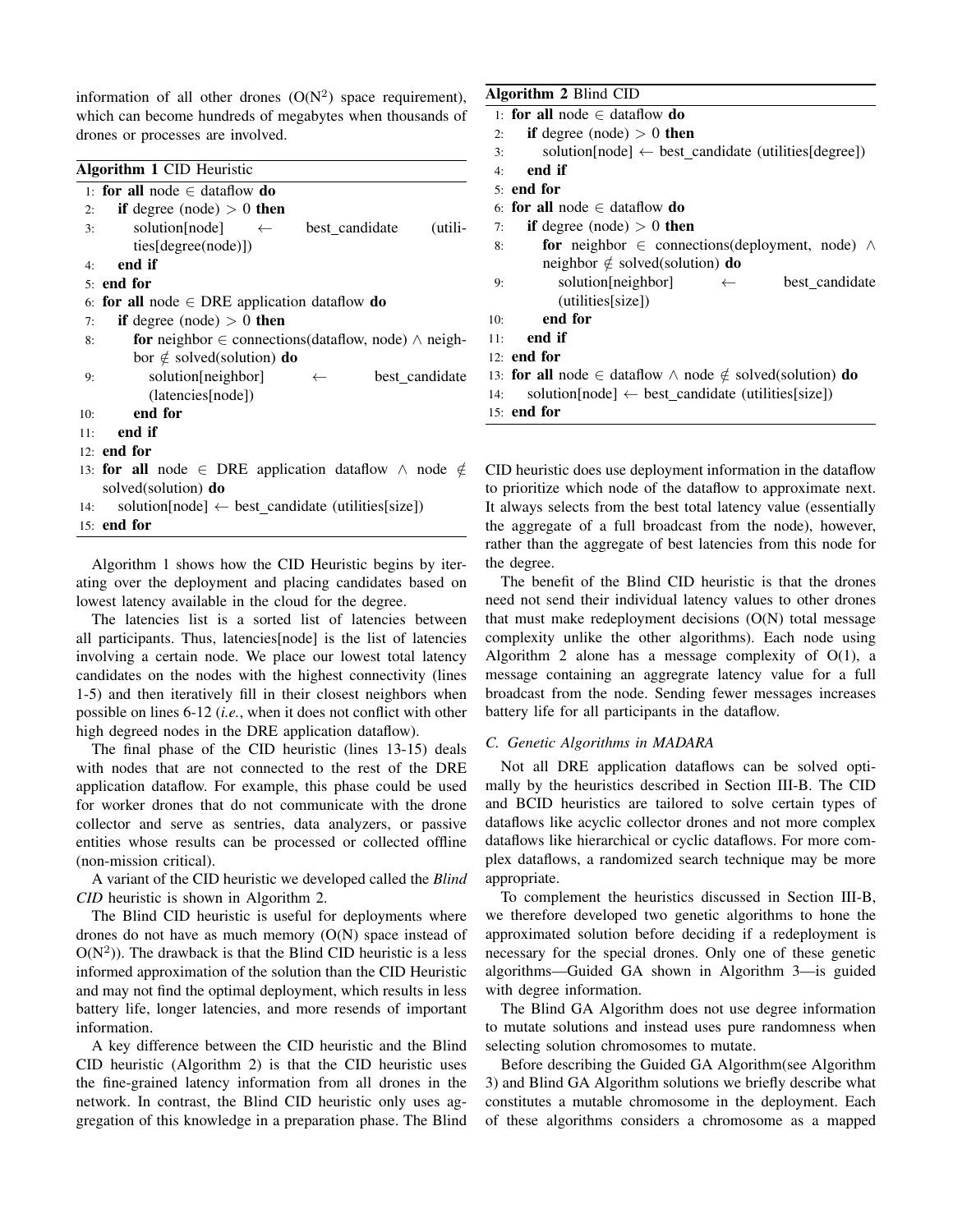Algorithm 3 Guided GA

1: mutations  $\leftarrow$  min + rand() % (max - min) 2: orig\_utility  $\leftarrow$  utility(new) 3: for  $i \rightarrow$  mutations do  $4:$  new  $\leftarrow$  solution 5: if rand() %  $5 < 4$  then 6:  $c_1 \leftarrow \text{random\_degreed\_node (dataflow)}$ 7:  $c_2 \leftarrow location(new[good\_candidate(utilities)])$ 8: while  $c_1 \equiv c_2$  do 9:  $c_2 \leftarrow location(new[good\_candidate(utilities)])$ 10: end while 11: else 12:  $c_1 \leftarrow \text{rand}()$  % size 13:  $c_2 \leftarrow \text{rand}() \%$  size 14: **while**  $c_1 \equiv c_2$  **do** 15:  $c_2 \leftarrow \text{rand}()$  % size 16: end while 17: end if 18: **if** utility(new)  $\langle$  orig utility then 19: solution  $\leftarrow$  new 20: end if 21: end for 22: if utility(solution)  $\langle$  orig\_utility then 23: return solution 24: end if

participant of the final deployment solution. For instance, if a user-provided dataflow contained five participants, then five chromosomes would exist in the solution list and the genetic algorithms will attempt to optimize the deployment by mutating chromosomes until a time limit is reached. The best generated solution that contained the lowest summed latency according to the edges in the user-provided dataflow would be returned by these genetic algorithms as the solution list (this list is actually a vector in MADARA for performance reasons).

Both algorithms select chromosomes (*i.e.*, nodes/drones) of the proposed solution (the approximated deployment) to mutate and then perform mutations for a specified time interval or number of allowed mutations before returning the best solution (either the original or the improved solution). The Guided GA in Algorithm 3, however, targets the higher degreed nodes 80% of the time and selects from the best available participants in the underlying cloud, which allows it to make more intelligent mutations by targeting highly degreed chromosomes more often. While the Guided GA does converge much more quickly than the Blind GA, the randomness inherent in the Blind GA can be better for hybrid approaches (solutions that combine Blind GA with other heuristics)

## IV. EXPERIMENTAL VALIDATION OF THE HEURISTICS

Due to space restrictions of the short paper format, we must present a limited glimpse into the significant optimizations made possible by these heuristic approaches. The specific type of experiment we will focus on here is called a system slowdown experiment. System slowdown is defined by the equation "slowdown =  $2 *$  system\_latency / (1,000,000  $*$ size)" in these experiments. With the optimal configuration, slowdown  $== 1$ . Anything greater than one is a factor of slowdown. For example, 2.0 is a 100% slowdown in the overall system, which drain a battery more significantly than an optimal deployment. Our objective in the heuristics in this experiment is to reduce the system slowdown to 1, if at all possible.

In the experimental results shown in Figure 4, three specialized drones are collecting and instrumenting three disjoint segments of a 10,000 drone deployment within a noisy environment. In this environment, we have many local minima in the system slowdown but only one optimal 10,000 drone deployment.



Fig. 4. System Slowdown with 3 Specialized Drones in a Noisy Environment

There are three important results that come from these graph. First, a random solution, which corresponds to the BGA line, is the worst performer and results in nearly 3x worse performance than optimal. Second, all CID-based algorithms (CID, CID-BGA, and CID-GGA) find the optimal deployment for 10,000 drones and do so within milliseconds. Third, the anytime algorithms BCID-GGA and BCID-BGA can reduce the system slowdown to less than 2x worse than optimal, which is significantly better than random.

## V. RELATED WORK

This section compares our work on MADARA with related work on deployment problems based on constraint satisfaction problem solving, genetic algorithms, and heuristics.

Constraint satisfaction problem solving. Haldik et. al. [9] presents a constraint programming technique to solve static allocation problems in real-time tasks. Cucu-Grosjean et. al. [4] propose two approaches to addressing real-time periodic scheduling on heterogeneous platforms, which is a constraint satisfaction problem (CSP). The first method requires an encoding of the problem into a basic format that is then passed into state-of-the-art CSP solvers. The other approach encodes problems in an optimized way to obtain solutions